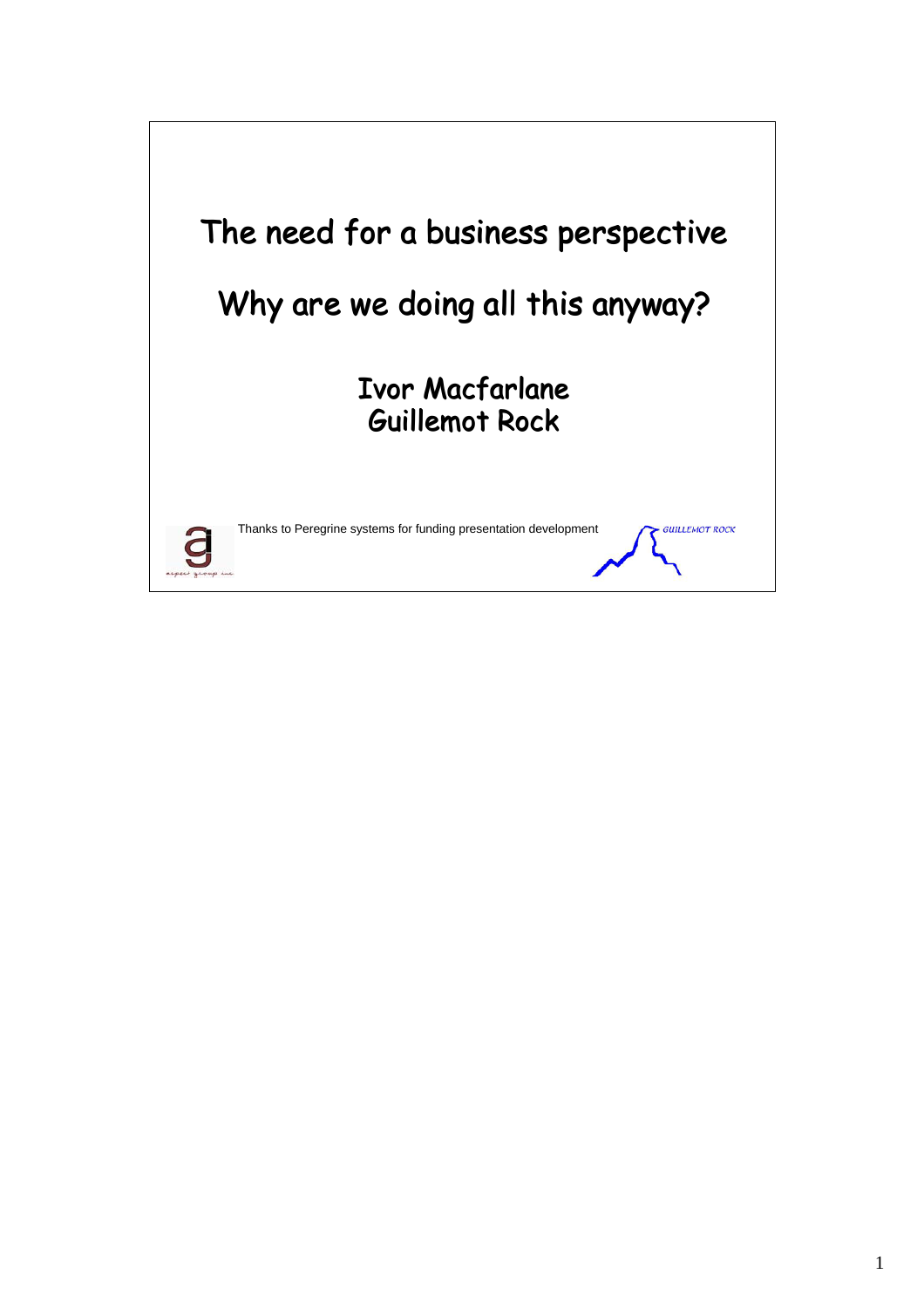

I will talk about my thoughts on the need for understanding of the business user and customer's take on the world. I tend to use analogy and example – and this talk will be no exception – with imageries taken from well outside of IS, but hopefully within everyone's experience – service management is about service and we all of us experience that in our everyday lives - maybe not always good service but certainly service!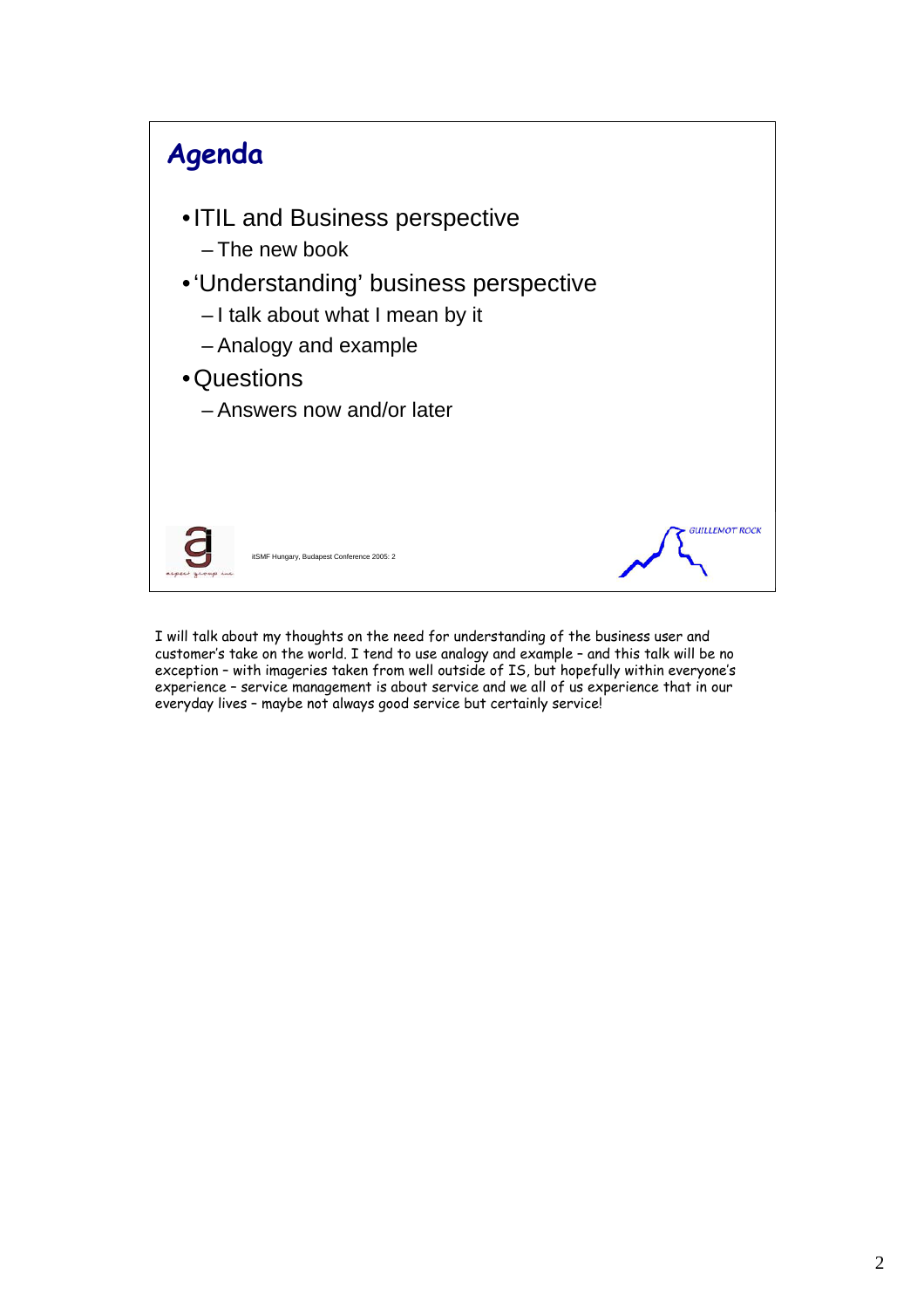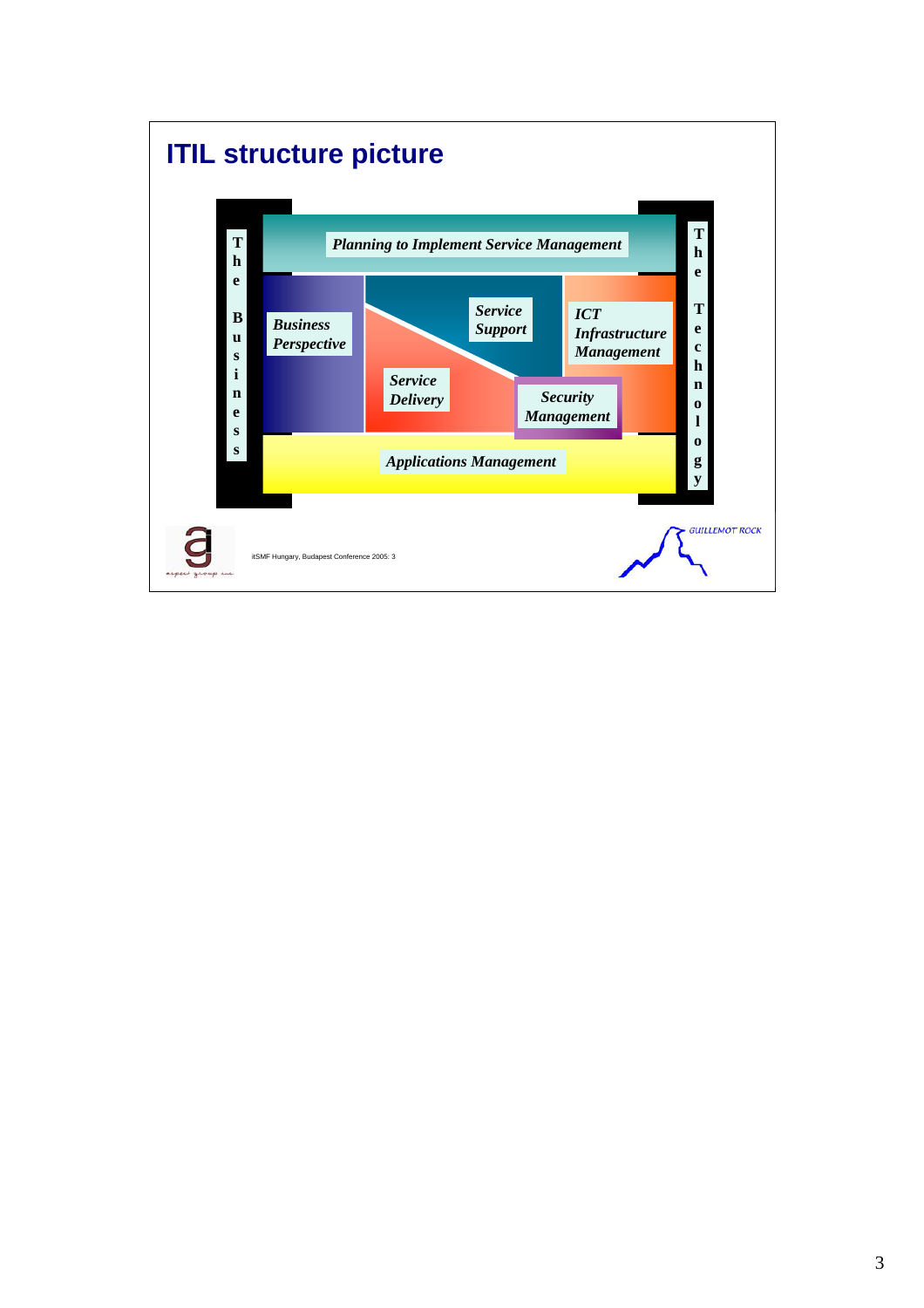

The diagram on the previous slide is deliberately laid out with the ITIL components covering the distance between the technology and the business.

Most of the focus in the last 15 years has been on the center of the bridge – the accepted 'core' of IT Service Management – Service Support and Service Delivery. The technology area on the right hand side has had its share of attention – IT has never been short of technophiles who believe that technology can answer all our concerns. (By the way – they're wrong)

We are now focussing on the left hand side – where the ITSM processes join to the business – this end of the bridge is as important as all the rest – no bridge is any use if it doesn't reach all the way across the gap it is bridging. To make the join with the business, those working (especially) at that edge of the ITSM processes must have an appreciation of what goes on there if the requisite continuity is to be achieved.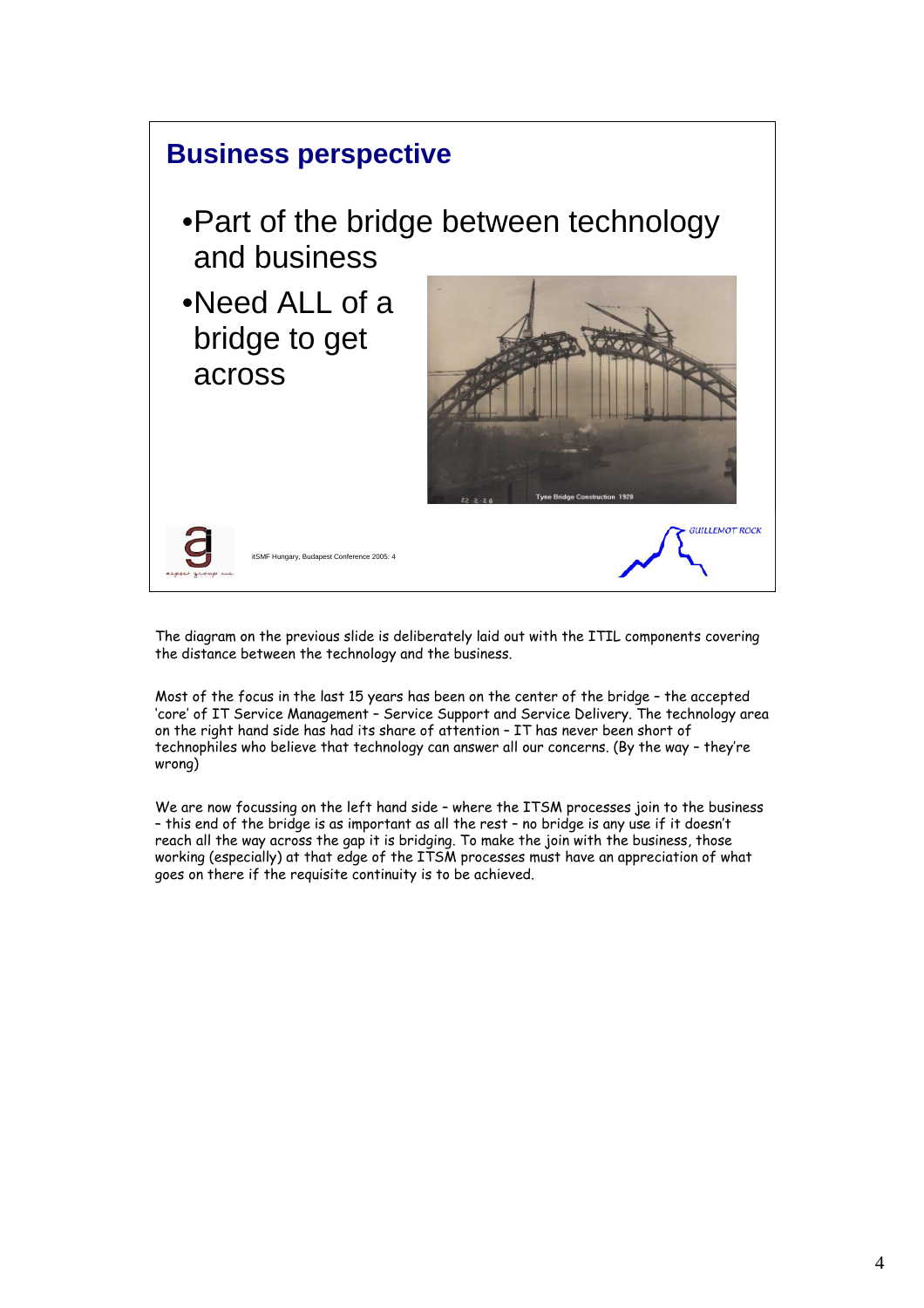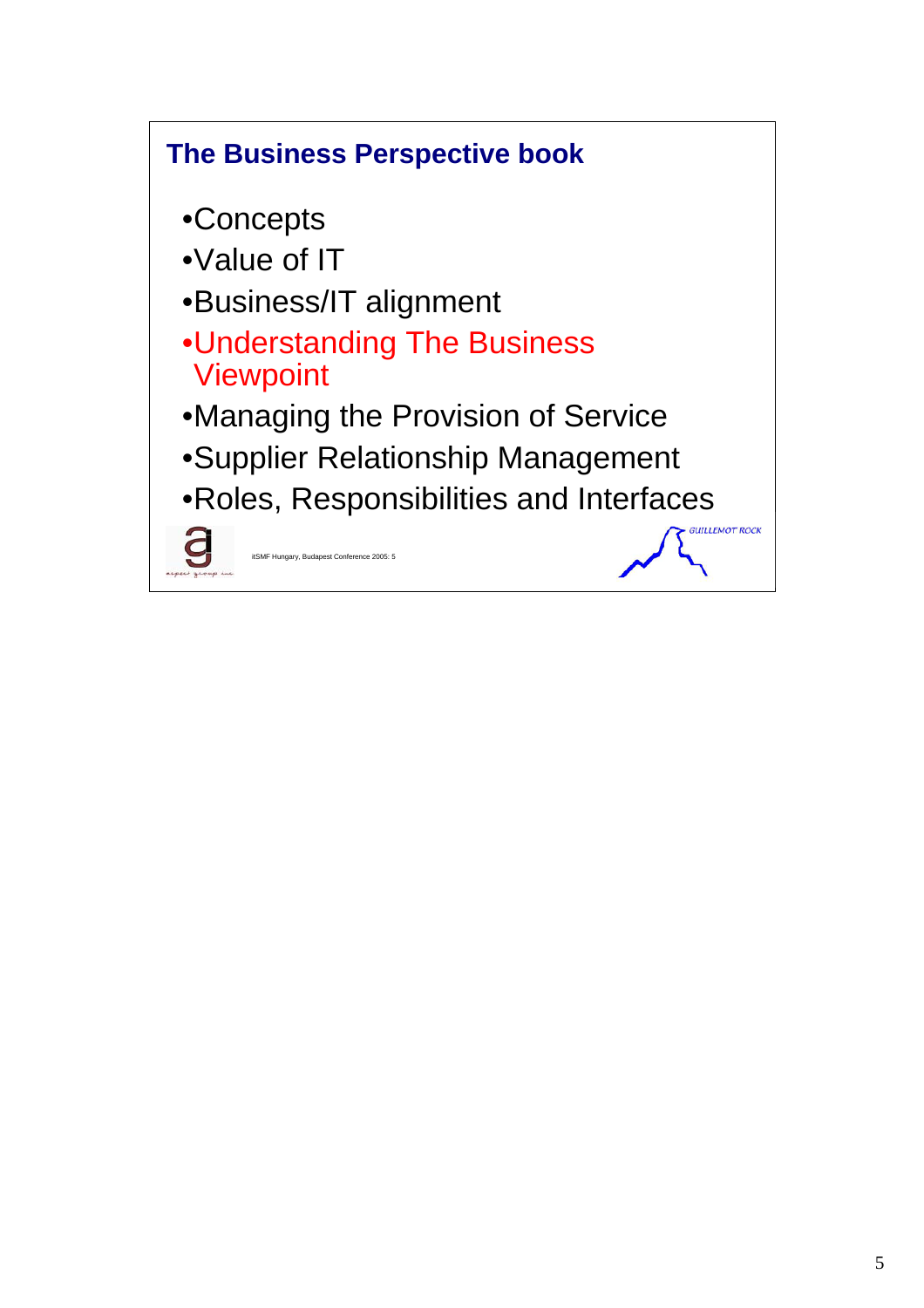

Us and Them? – shouldn't be – we all of us work for the same organisation, whether we are part of the core business process or part of the supporting service provision. When asked 'who do you work for?' the most useful answer is not 'in IS' but should reflect who pays the wages – the organisational entity, like the bank or car plant.

Different skills are needed – in every organisation that diversity of skills is important to deliver all the requirements. Somehow those diversities must be accommodated while also maintaining the collaboration and co-operation required.

An example of the issues is that of internal teams – clearly seen when an organisation grows. As a small, 2 or 3 man operation, everyone can work together – all feeling like they are on the same side. As the organisation grows, 'teams' develop, with competition and rivalries developing. In the classic IS and customer relationships, this is one of the first groups that arises, with users and IS seeing each other as 'them'. As organisations grow further, then teams begin to develop within IS – and success begins to be doing better than other grouping within IS. Baronies grow too, with motivation driven by personal power struggles and 'fiefdoms', rather than corporate objectives which are effectively hidden from workers within service provision.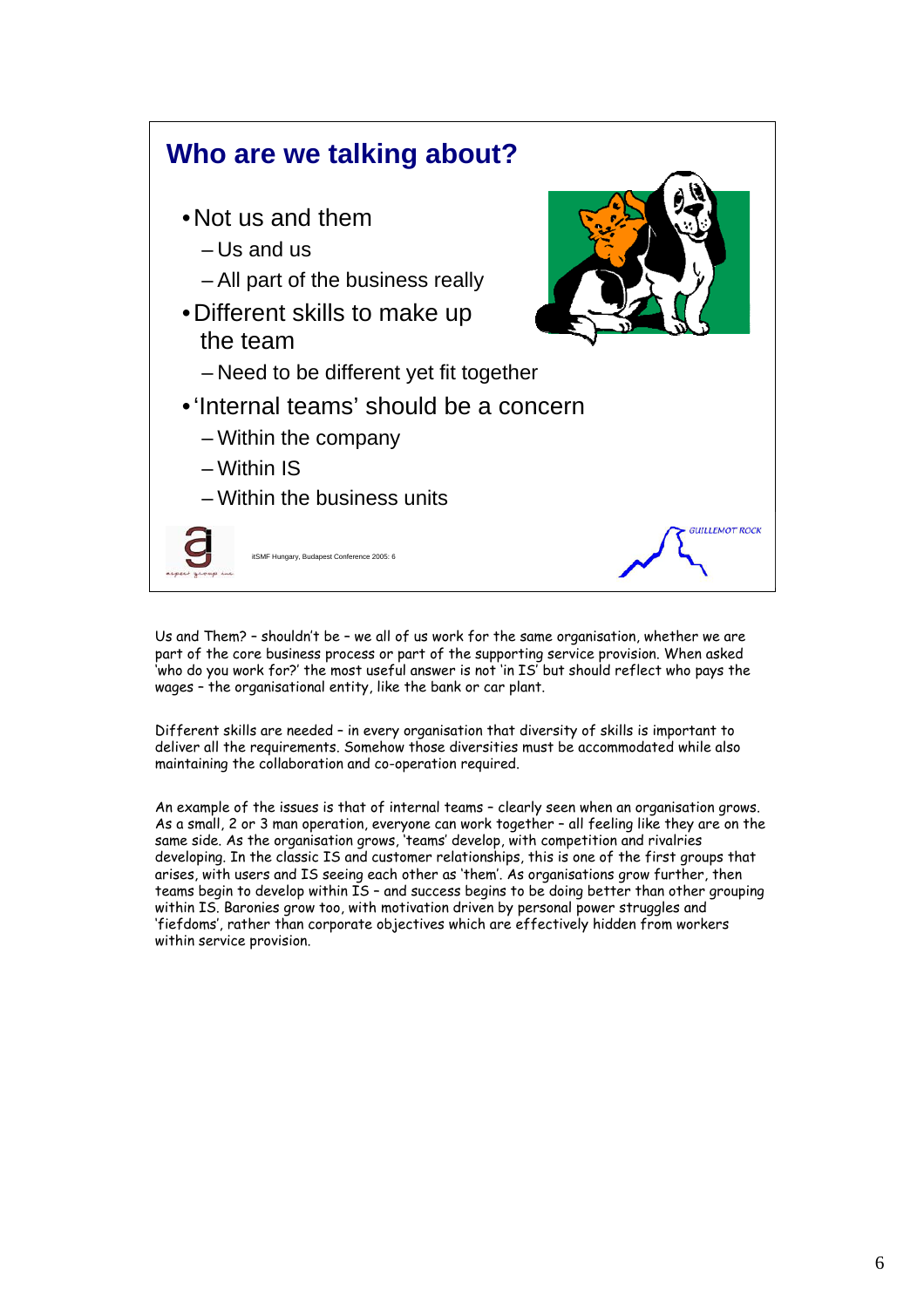

So what is the business perspective all about?

If IT are to deliver the right kind of service then they need to understand how it is to be used, what it is used for etc. As we will see later – people on the business side of things see life differently from those within the service provider – because of where they are, the direction they are facing and they way they see things.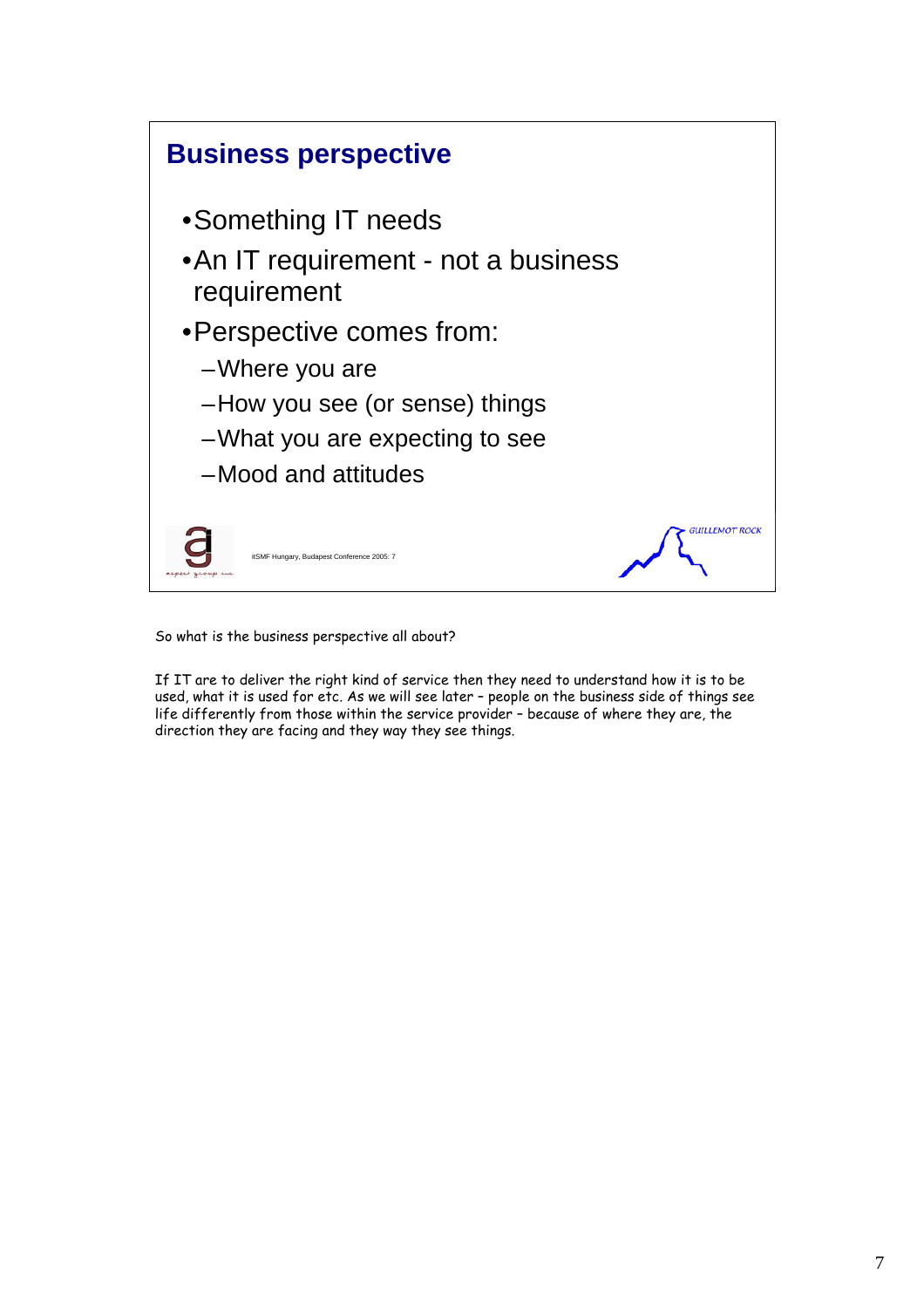

So …

The business perspective, like any perspective is a product of the perceiver just as much as it is of what is being perceived. How the customer perceives things is affected by all elements of their nature and environment. Therefore to deliver the correct service in the correct way, an understanding of (or at least an appreciation of) that business perspective is needed.

But let us not lose sight of the fact that the business does rely on the service provider – while there is a hierarchy – with customers having a right to service provider collaboration – but synergy is a better situation.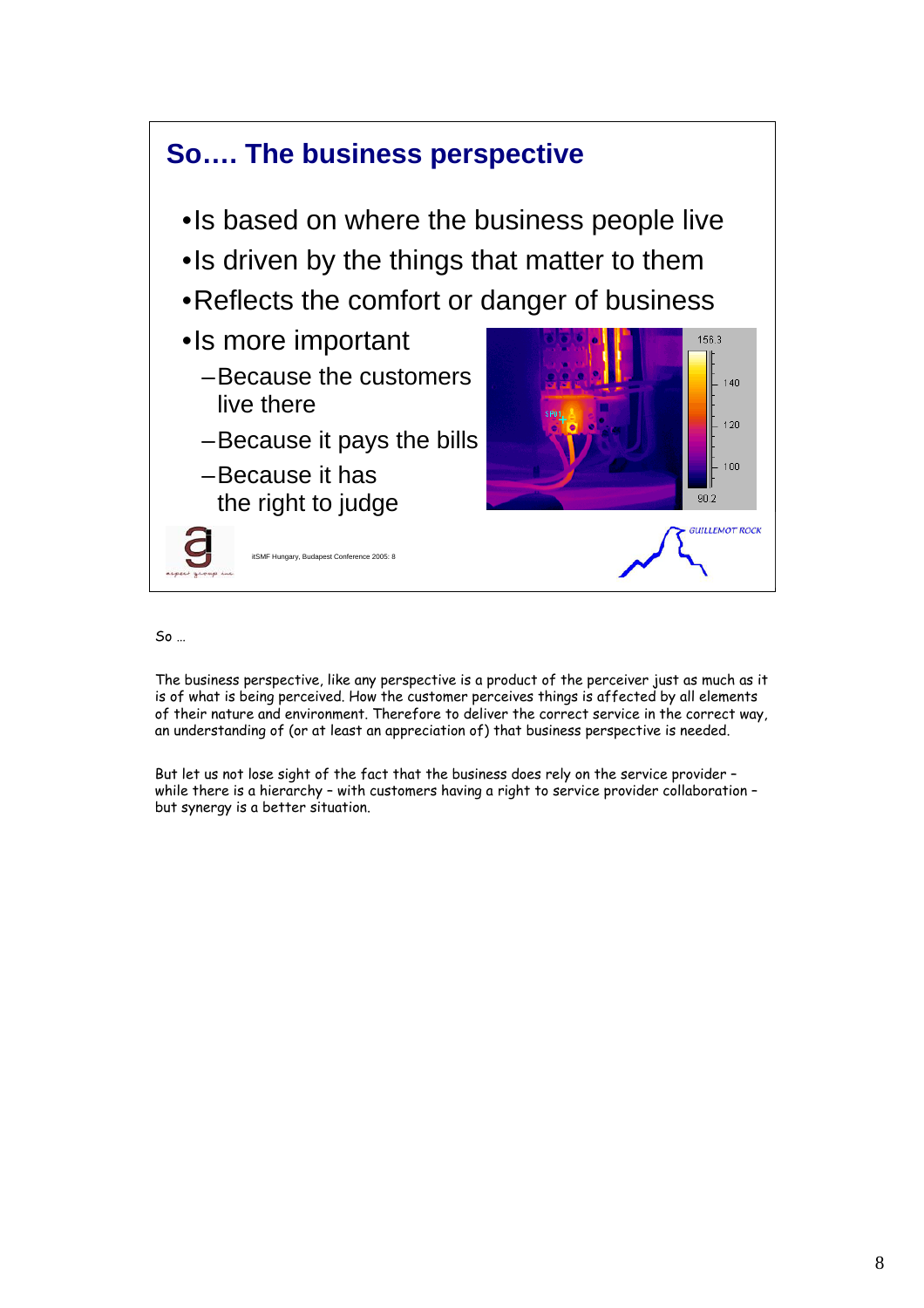

Who is this business we talk of? They are the people responsible for the core business processes of the organisation – effectively the ones who deliver what the company actually does. Of course their major concerns are to do with delivering those processes for which they are responsible – those processes will depend on service providers – several service providers, not just IS. As all sectors – public and private and all industry areas - concentrate on efficiency, so those in business processes have less resource available to spend on how the service providers deliver – and must concentrate on using a service they do not necessarily understand. This lack of understanding is not a bad thing – it is more efficient but does require good service, a service that the business can both trust and believe they can trust.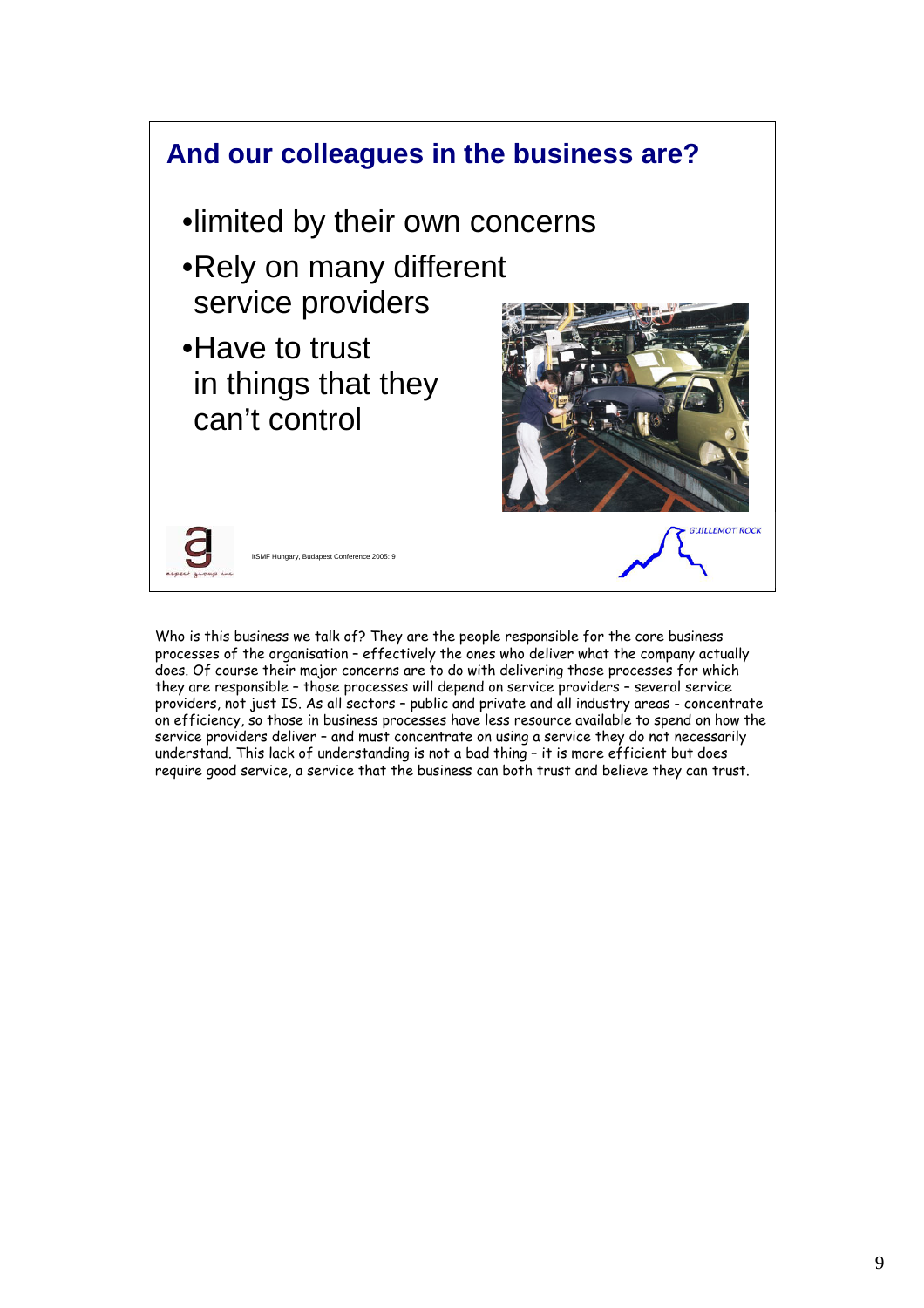## **The business objectives**

- •Not always easy to see the direct contribution
- •Manufacturing and government are extremes







itSMF Hungary, Budapest Conference 2005: 10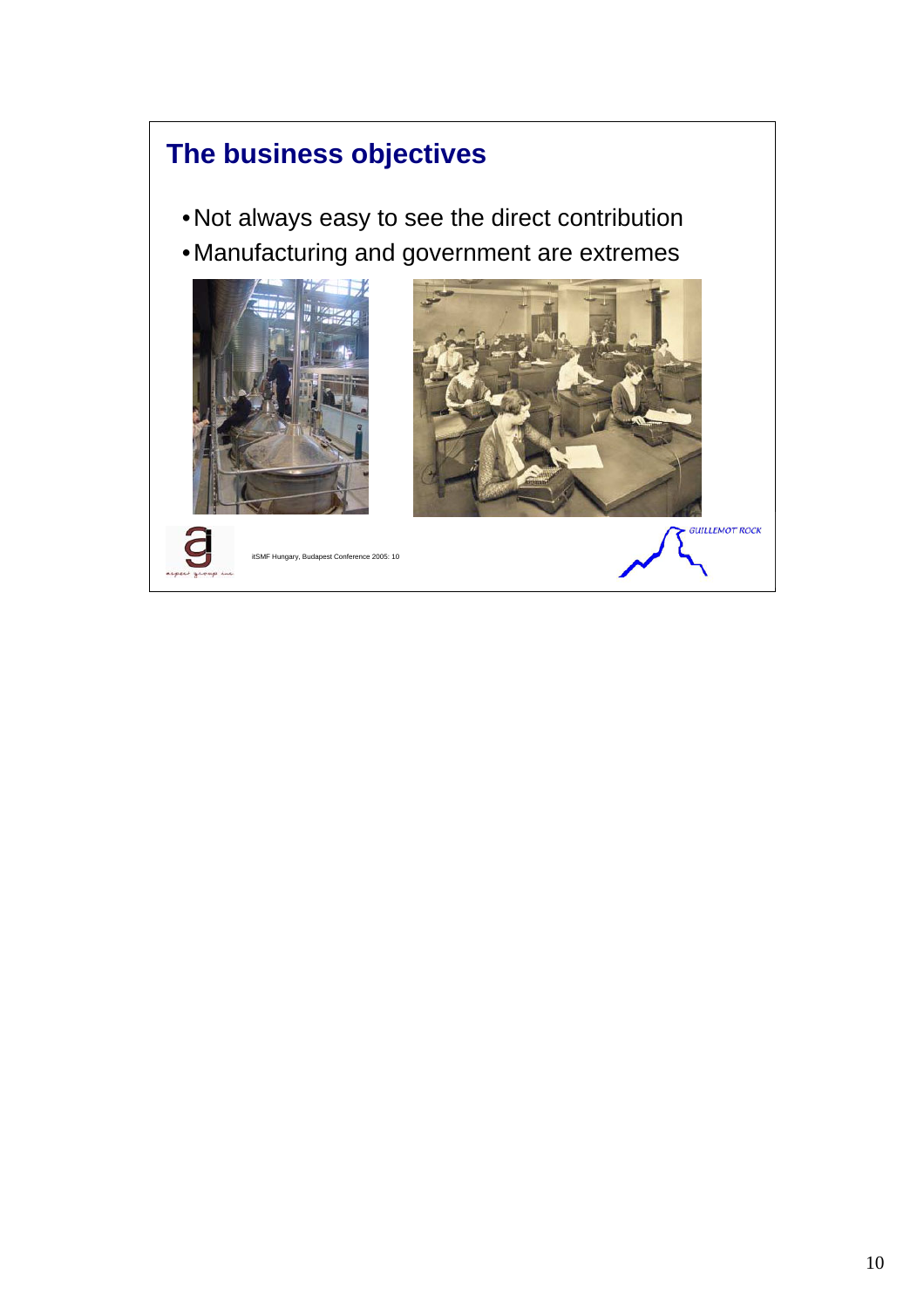

We can see from cartoons on office walls, and anecdotal jokes that computers are held to be the underlying cause of many of the business's woes – whilst this is clearly not true, there is enough truth in this to cause embarrassment to any objective IS professional.

An outside observer, seeing the use of words like 'bug' rather than 'mistake' would perhaps conclude that large parts of the IS industry were more interested in their pleasures – developing new ideas and playing with new technologies – than in meeting ongoing customer needs. Traditionally then, the IT department built up walls of myth, protected themselves with jargon and kept out not only the business process staff that use the technology, but also effectively kept out knowledge of the business processes they were (supposed to be) supporting.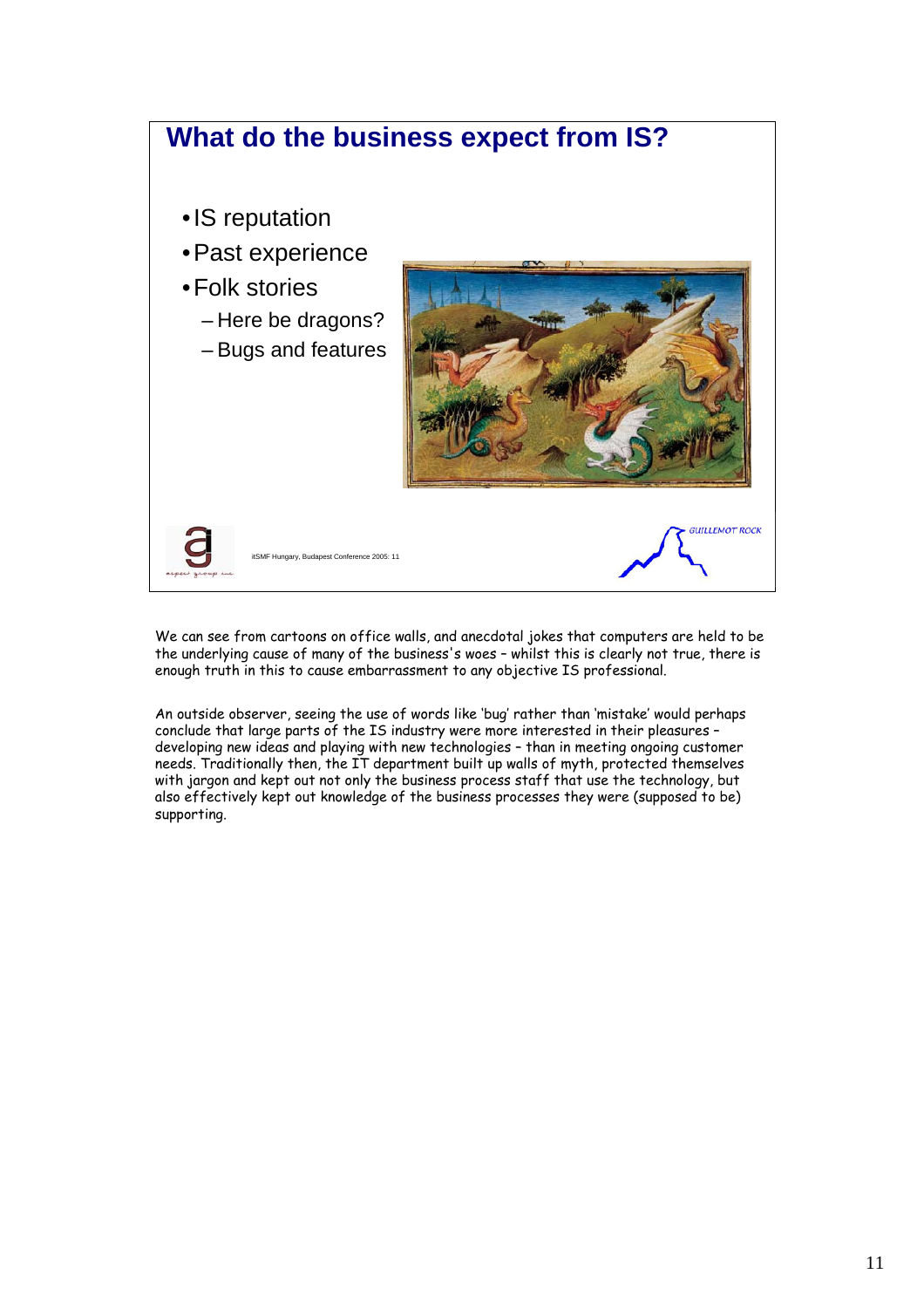

How do the business view IS? Are they likely to unhappy? Yes. The business have pressures, and they will value the contribution of any service provider to helping with those pressures. This requires some knowledge of what those pressures are. One key feature is that such pressures are not static – deadlines may come weekly, monthly or quarterly – or may be irregular – like a football team – administratively they have deadlines linked to home match dates.

The business cycle is also pertinent – for example when should changes and maintenance be scheduled? It is not possible to schedule IT maintenance slots on the basis of knowing how the system works – it is also necessary to know how the service is used – i.e. the business cycle and importance. For example volume of use might not match criticality of use – eg a financial system with a single user producing end of period figures may be more critical than when hundreds of users are entering basic data. The classic example is of an ATM – boring and middle aged IT technicians have been known to schedule back-up for an obvious quiet period, 2am on Sunday morning – when this is in fact a critical business period for city-centre ATMs.

It has to be a two-way thing though - business staff may view service providers merely as servants who must do exactly as they are told – in fact almost all service providers will have relevant knowledge, ideas and opinions that should go into the planning – but for those ideas to be relevantly presented requires the service provider to have an understanding of the business environment.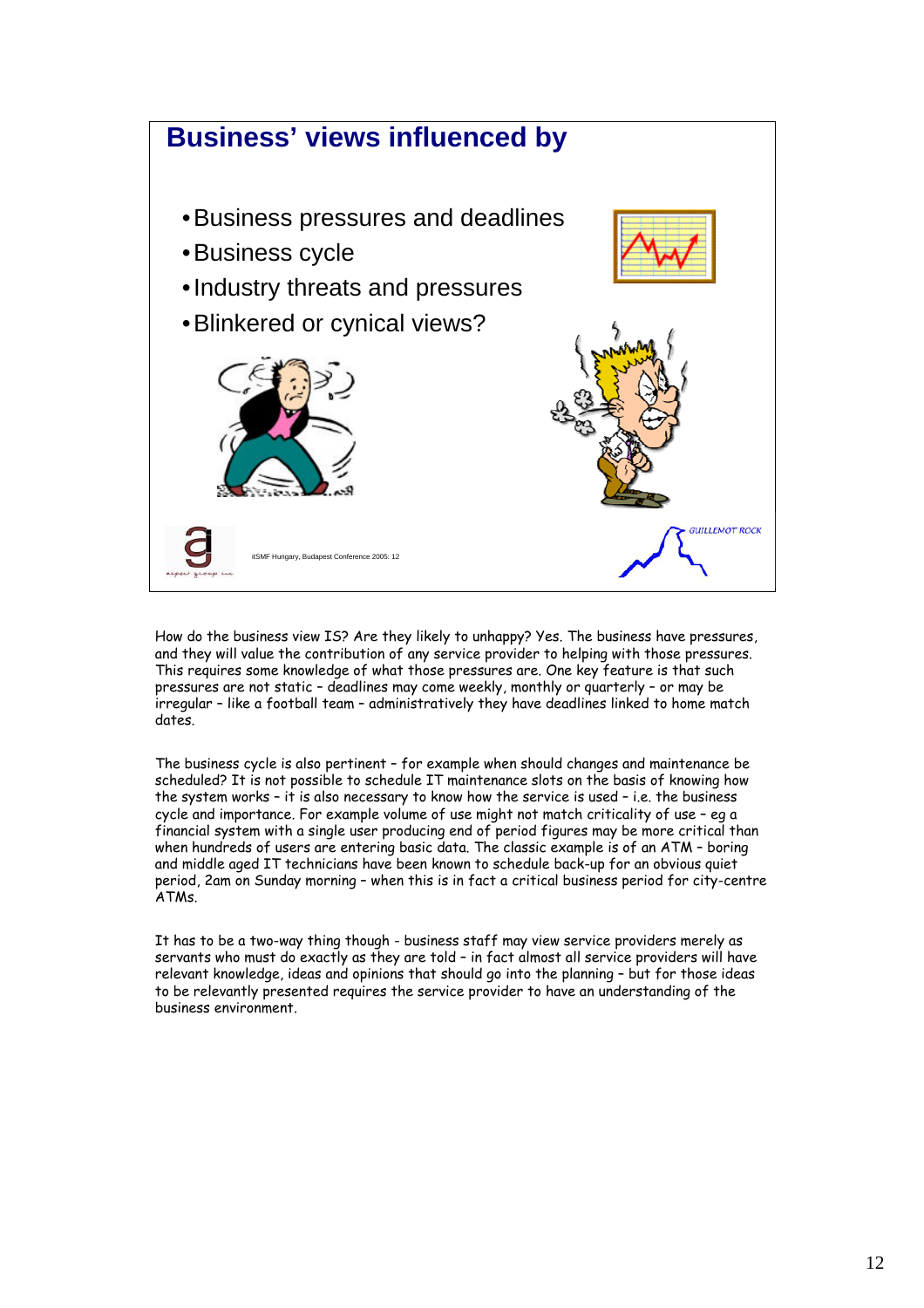

Empathy doesn't mean total knowledge, nor superiority, nor inferiority

In fact OED says Empathy is 'understand and share the feelings of another'. The customers absolutely do not need to understand how the service works in order to use it – sometimes a degree of that knowledge can help – more so if the service is inadequate or creaky – just like the worse condition a car is in the more it helps to understand how it (doesn't) work to get results from it, but if it is in perfect condition then you just need ot know how to drive it. We'll visit this idea later in some detail

Customers will have different perspective especially they will see things about the way the service is used and understand what is required:

VBF – which functions are the vital ones from a business perspective requires that business empathy – even if it is only to have enough empathy to genuinely believe what the business tells IS – good examples of VBFs are for an ATM – it is to pay out cash – the other things it does, like issue receipts, allow PIN changes, check balances, are useful but subordinate ones. Sometimes the VBF can be well hidden in hype – for all the selling of mobile phones on the basis of games, radios, calculator, camera, flashlight – and the focus on street cred design – the VBF remains the ability to make and receive calls.

Dynamic criticality – touched on previously – the importance of components of service (or an organisation etc) is not a static thing but can vary according to time and other external circumstances. Business empathy is required to realise this – especially non-regular or hidden variations. For example the availability of a local printer within a television studio can assume enormous importance when on-the-hoof script changes have just been made to a program near the end of its recording slot – it may be totally unimportant at other times. This importance can not be seen form the service provider perspective.

Iced Buns – my wife once brought home a packet of 6 iced buns, there was my wife and and our (then) two children, aged 8 and 3. My wife asked the 8 year old how many buns that was each; 6 buns and 4 people – she was learning basic maths and the expected (supplier kind of) answer was  $1\frac{1}{2}$  each - but the 3 year old interrupted - it's 1 for me, 1 for Daddy, 2 for Mummy and 2 for Rosie. Her interruption was dismissed initially,but when I checked – that was exactly the case, the younger girl had space for 1 only, I only wanted one, the other took up the chance for 2 each – Amelia at 3, unclouded by 'learning' had given a business side answer – based on empirical observation of her world and knowledge of how those in it worked. And her answer was more accurate than the calculated one.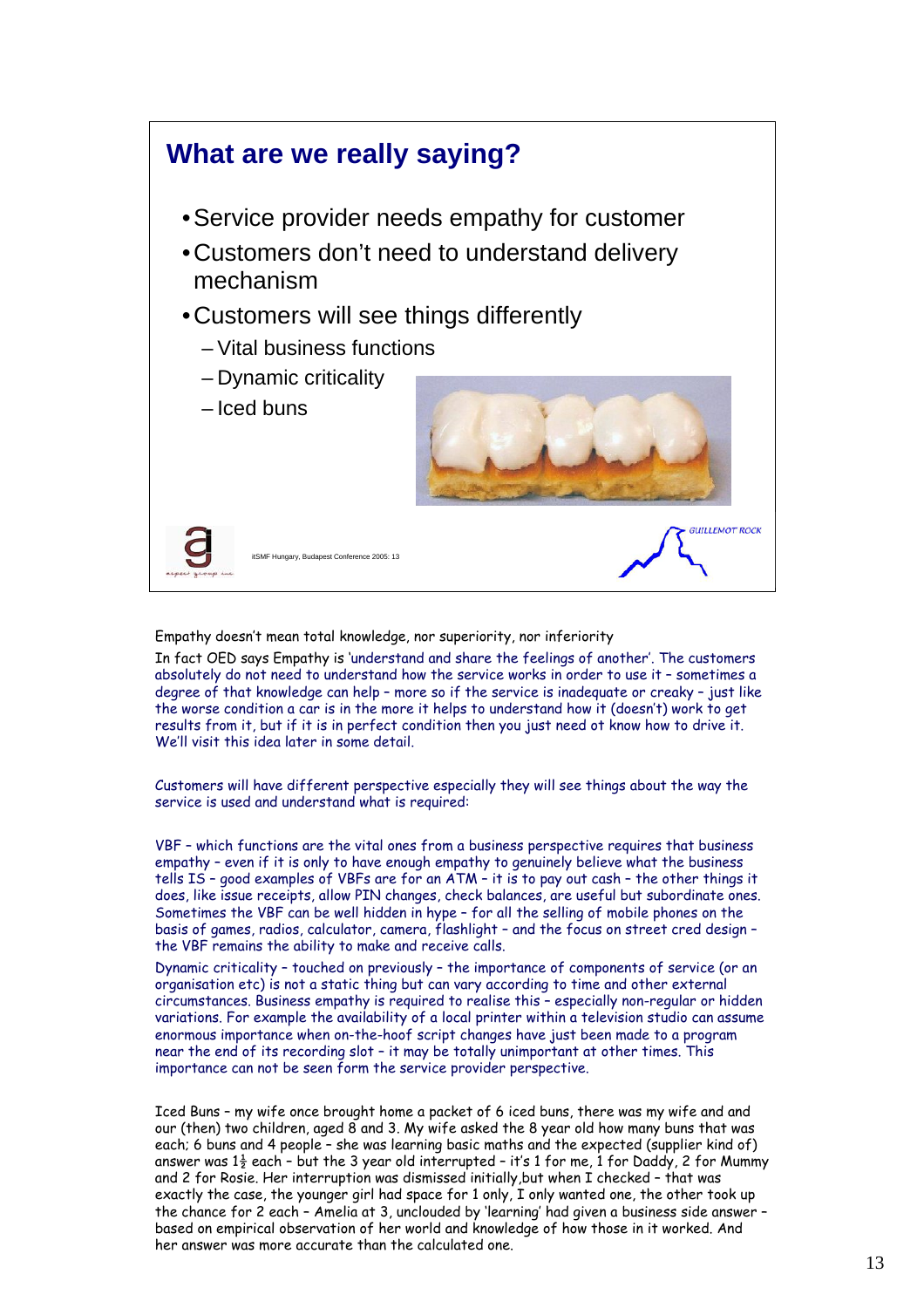

We have, of course, known all this for years – and expressed it in the past in terms of educating the users - if they understand IT then it will all be OK – that NEVER worked. Because it was based on the idea of it being simple translation between the IT speak and the business speak that mattered. It was thought to be like translating from French to English, when in fact it is more like translating between Human and Dolphin – both highly intelligent and articulate species but the translation may be technically possible but is certainly not trivial – those who are fluent in both languages are likely to become wealthy.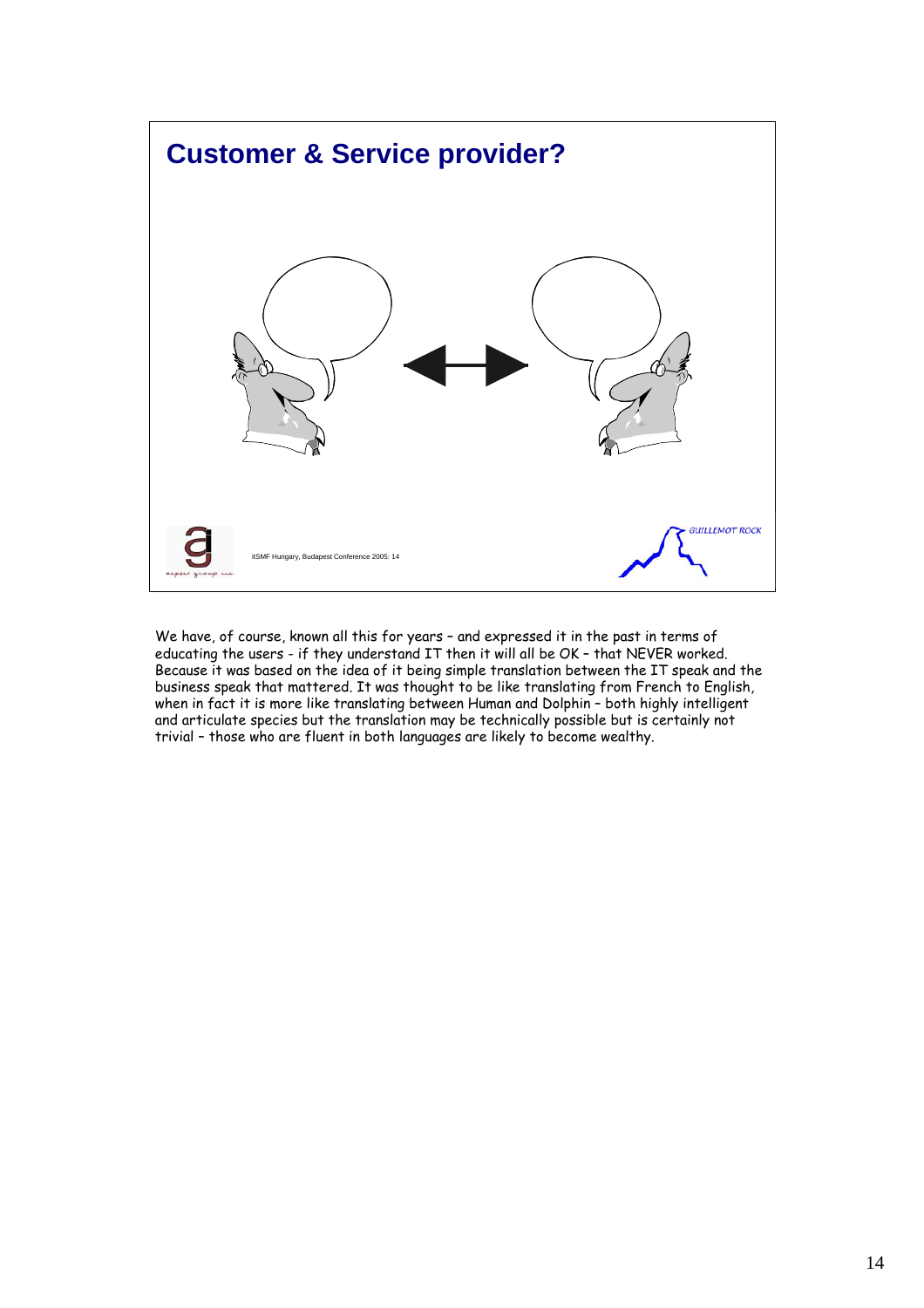

And an example of how we do it wrong – for the wrong reasons – i.e. to keep the users/customers away from control and power. More realistically it is to generate and keep power for the service provider – hiding behind jargon and esoteric black arts. Not unique to IT – this has been practised by many professions – lawyers,accountants, doctors etc for hundreds of years, probably more.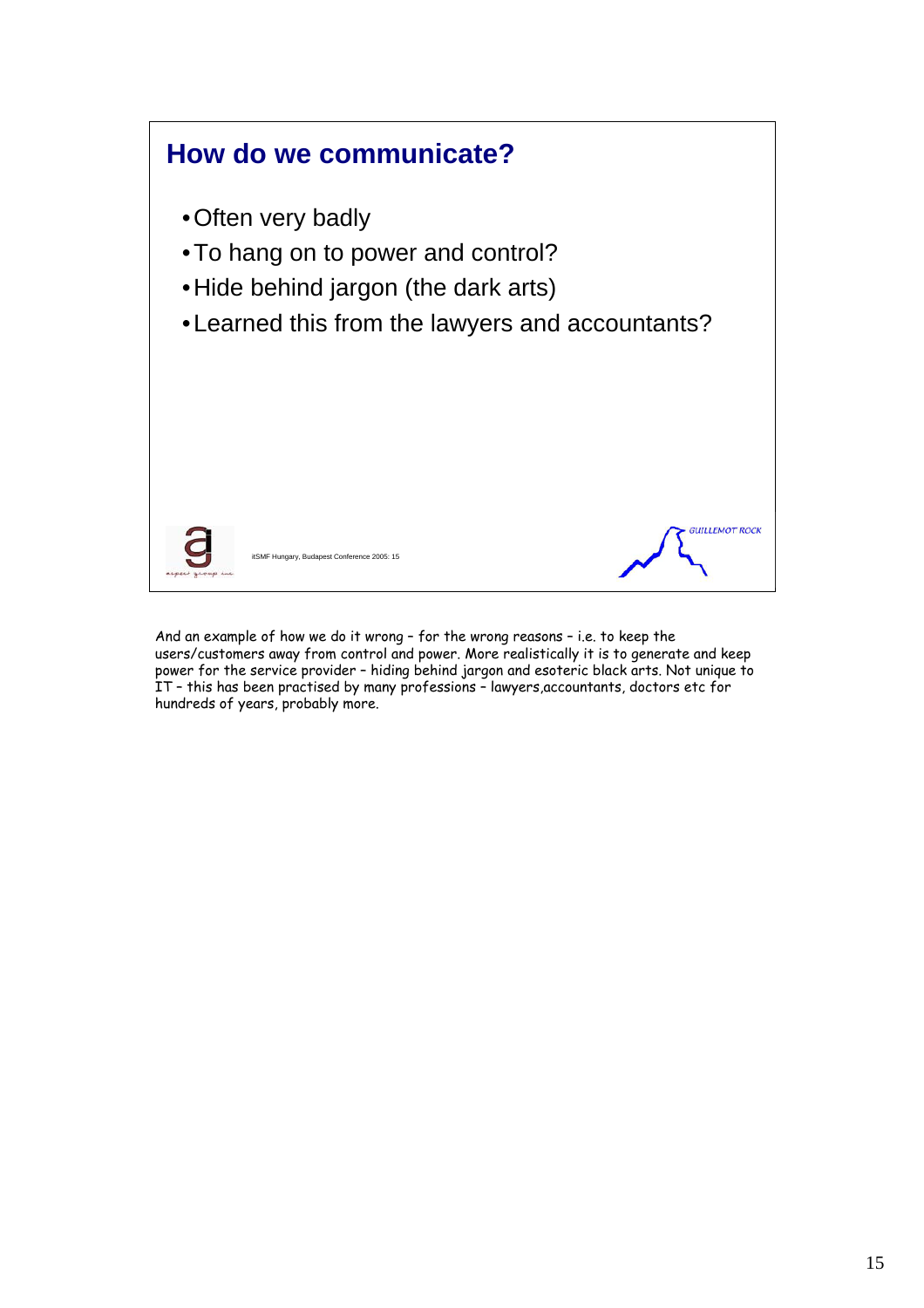

I am not suggesting that to be able to be a service provider you have to be able to do the users job too. We know from our everyday lives that you can judge something without being able to do it. Most people have an opinion on the quality of a footballer without necessarily having the skills to do it themselves.

One of my own failings that I can appreciate is to be able to butte a slice of bread without also buttering my thumb – but I can appreciate the skill when I see it in others and would insist upon it if I were recruiting for sandwich maker.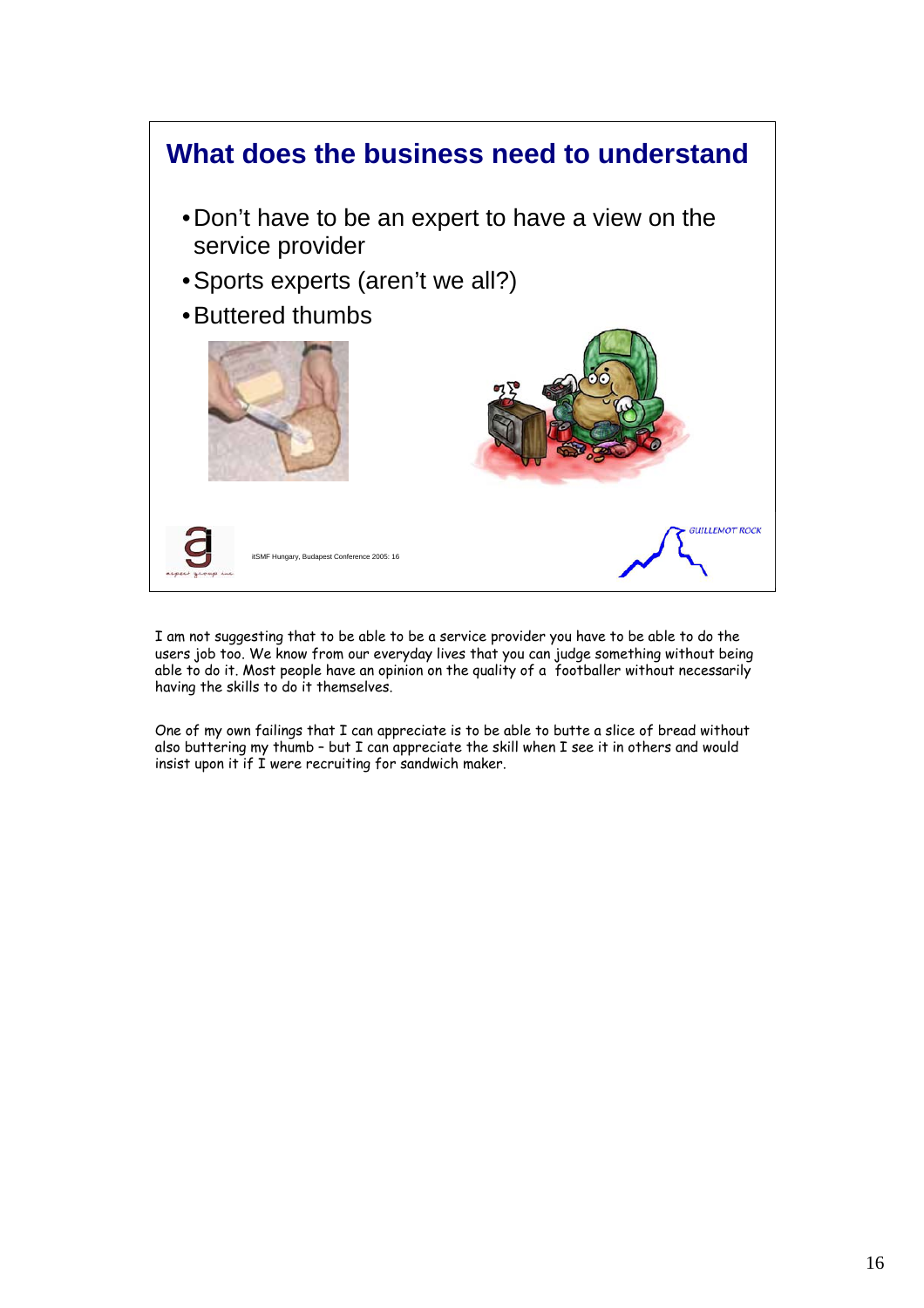

The trick is to realise that this is true – and powerful and usable. It has been true for ever – people believed that steam engines were magic, - magic is something that produces results to someone who dose not know how it does it – so magnetic levitation seems like magic because it does something that our everyday experience tells us is not possible. For many people computers do exactly this - they deliver shapes and letters and numbers on a screen - how is a mystery.indeed most of our highly skilled techies, who know everything about hardware and software wouldn't claim to really understand the quantum tunnelling that semiconductor function depends upon.

So … the powerful technique here is to realise that technology can and does work like magic – treat it as such – present it as such and make use of that. We can deliver and support an IT based service in terms of what the user needs to do, needs to know and what is received back from the service – not in terms of MIPS, bits or widgets.

So do analogise to an everyday item – we can either understand how biological washing powder reacts through complex organic chemistry with tomato ketchup stains in dyed cotton – how the agitation patterns set up by the turning drum facilitate the reaction etc etc - or we can place our dirty clothes into the magic cupboard – make the right offerings in terms of powder, say the magic spell (by setting the dials in the right way) and then come back 2 hours later to find that the magic has worked and the clothes are clean.

70 years ago we needed chauffeurs to drive our cars – now we drive them ourselves but we probabaly know less now about how they work.

Perhaps the real trick is to have a good magician – and be a magician that your customers can trust – and also remember that good magic requires knowledge of people – it is selling as well as technology.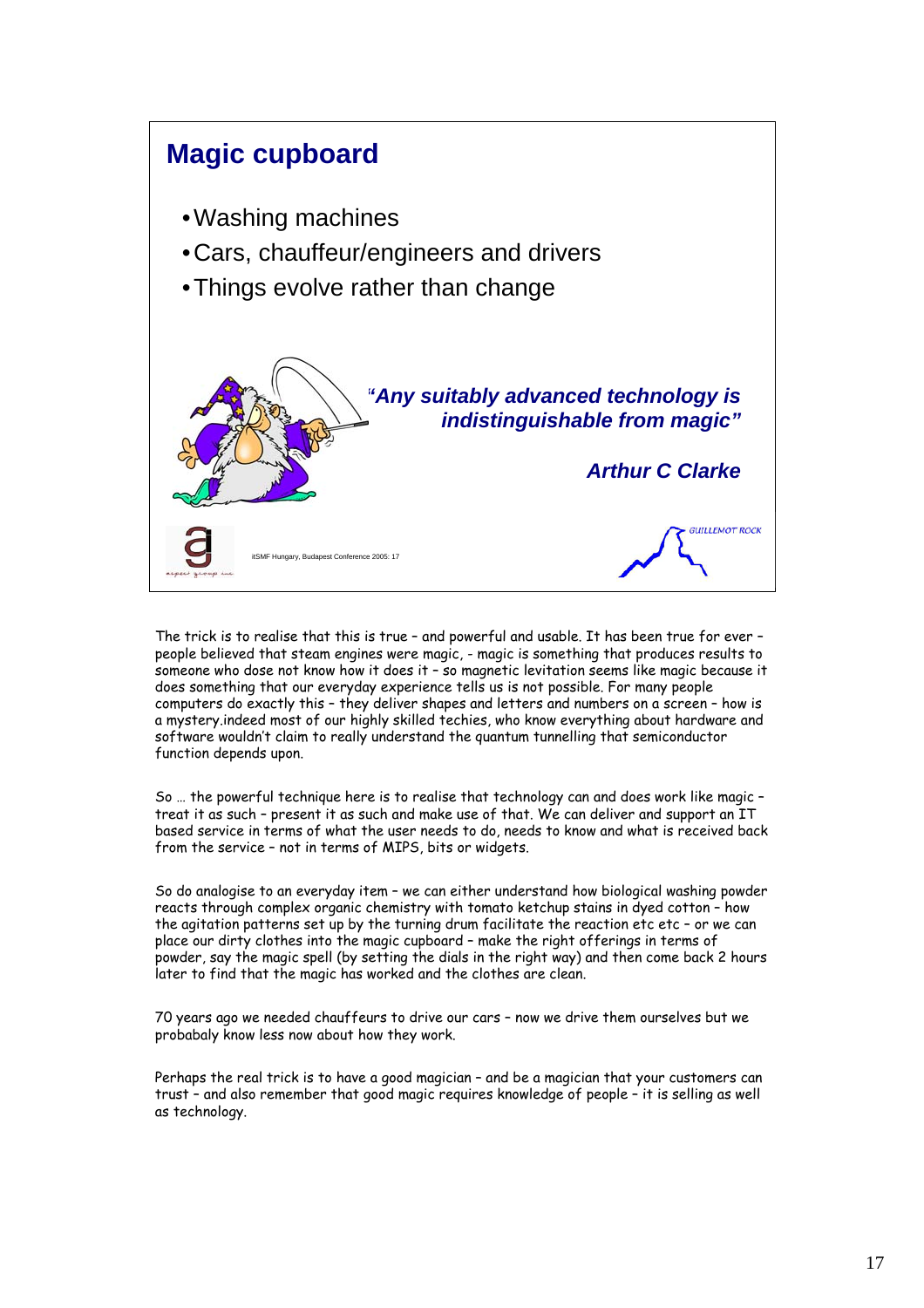

Of all the ITIL guidance, perhaps the single most powerful technique is the production of a service catalogue. Or with a broader brush the portfolio of services. Many IT organisations know about their technology but not about their services. Services must make sense to the customer – be about what the customer uses, not about how the service provider delivers it.

When we fly we pay for a single service that takes us from one airport to another – not for take-off, cabin staff etc separately – it is their integrity as elements of the single service of 'a flight' that makes then useful and understandable.

If an organisation has not developed a service catalogue – showing the services that the customers believe they receive – then that is where they should start – before any other it service management improvement.

And although we talk about 'IT Services' – most, if not all, services are not just IT – each will depend to a greater or lesser extent on a non-IT component – that might be a piece of paper, or an element of knowledge in somebody's head – you need all the components for the service to happen and be useful.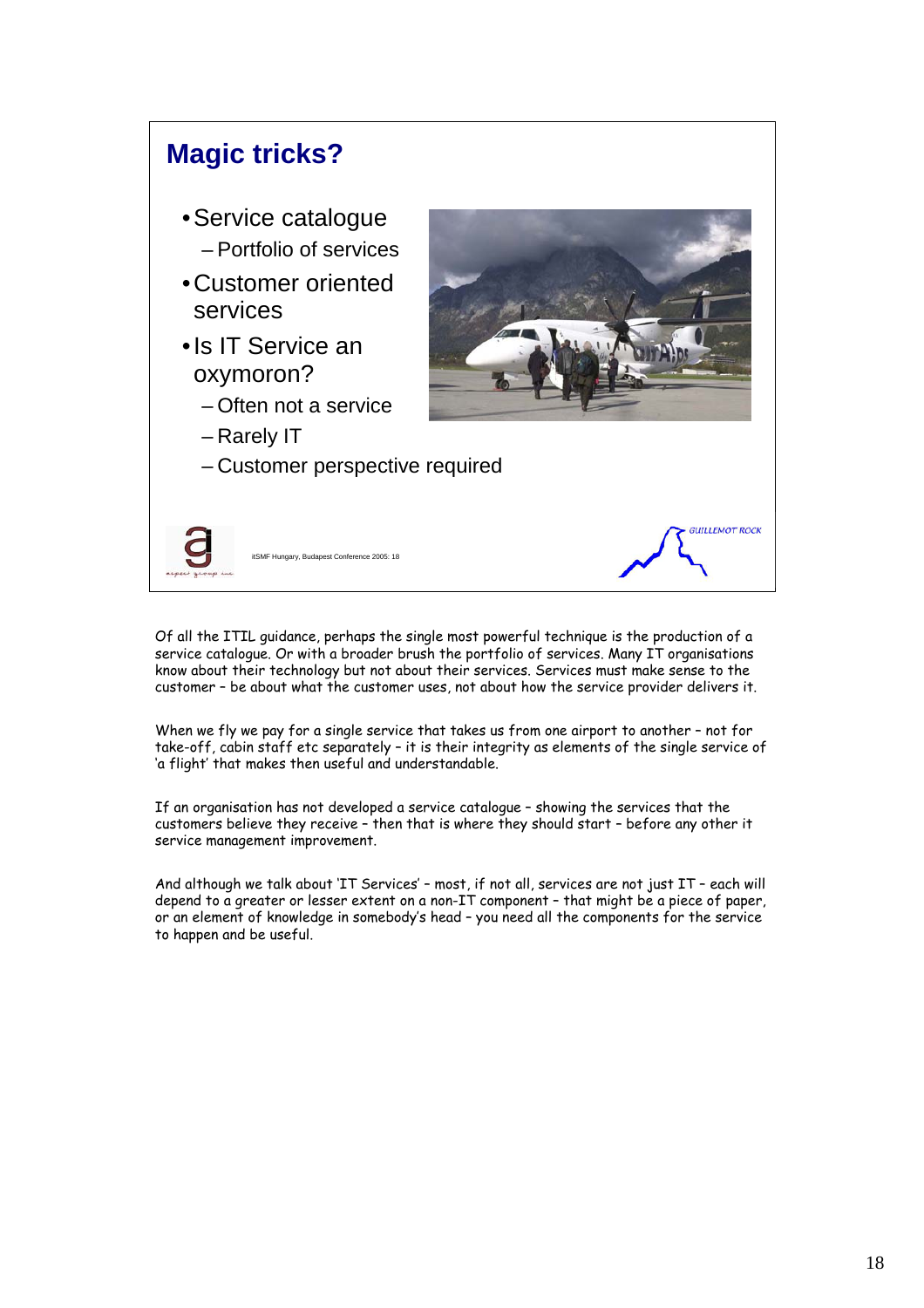

A reminder that there are people involved – the service provider must remember that, understand their drivers, play the politics.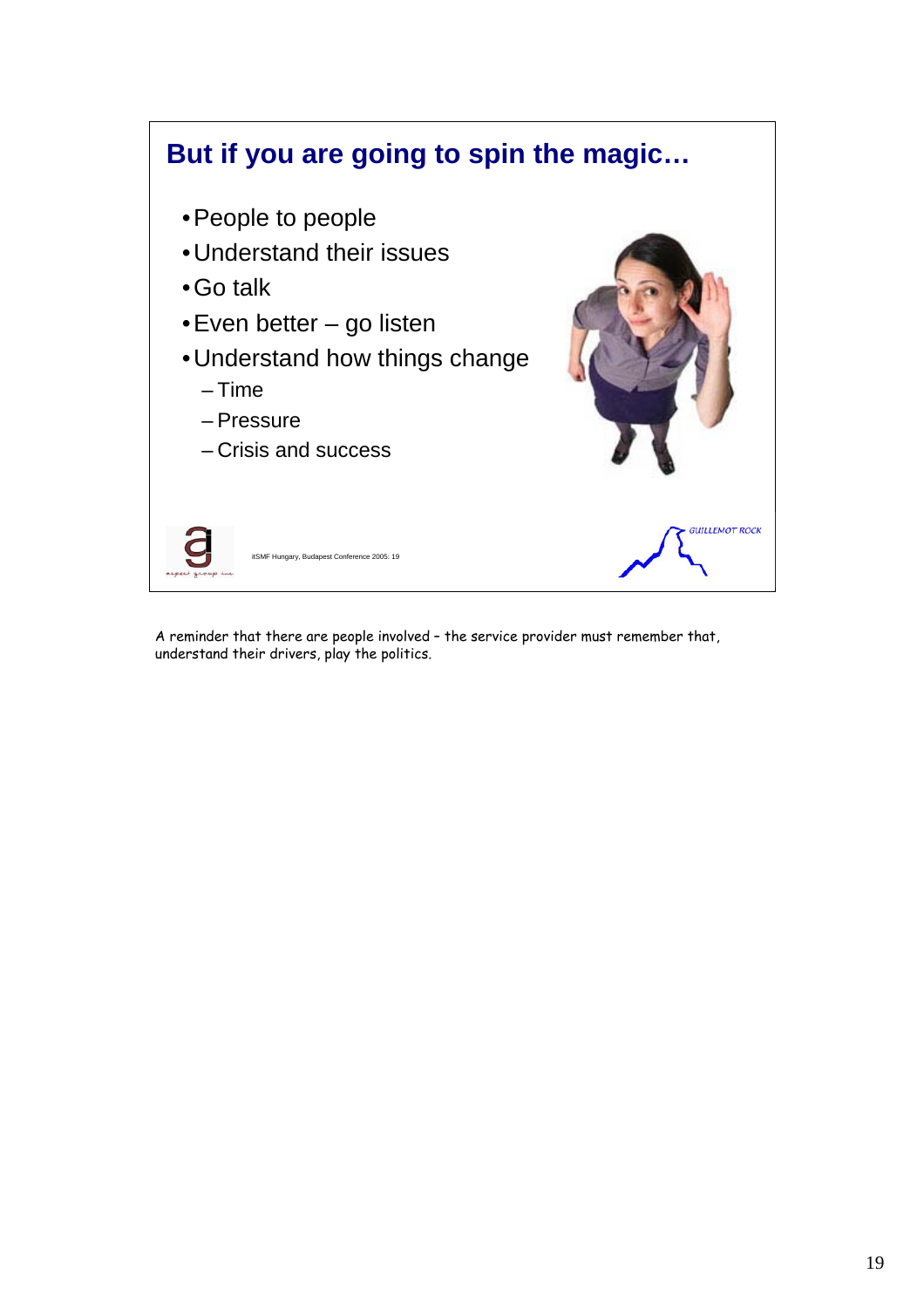

We have to measure – to know our success, plan for improvement etc.

External measures take account of how we deliver – so have to be in terms of the services the customers receive and pay for

Internal measures are about the 'how' – important to monitor and act upon, but they should not be used to impress customers – we are not impressed with the average running hours of a jet engine – we are interested, as customers, in the percentage of planes that arrive on time.

If you measure the wrong things, or take one measurement too seriously – then the drive will be to achieve that measure – hit that target – quite possibly to the detriment of overall service. The cartoon shows an internal metric taking precedence.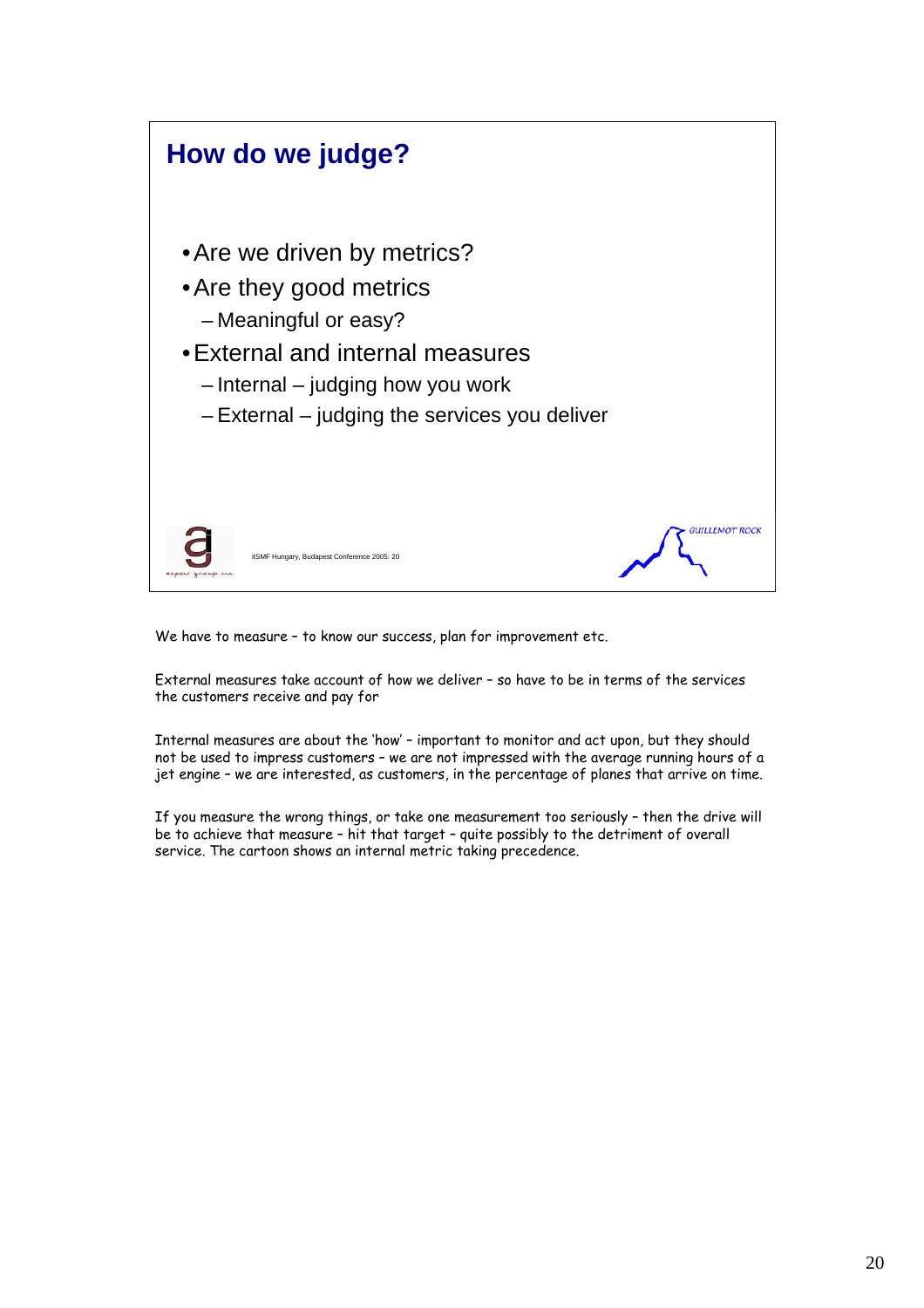## **Summary**

- •Service providers job to understand customer
- •Not the other way
- •Customer has right to ignore how
- •Customer has obligation to ignore how
- •Concentrate on services and service
- •Remember who you work for first
- •What you do for them is an important second



itSMF Hungary, Budapest Conference 2005: 21